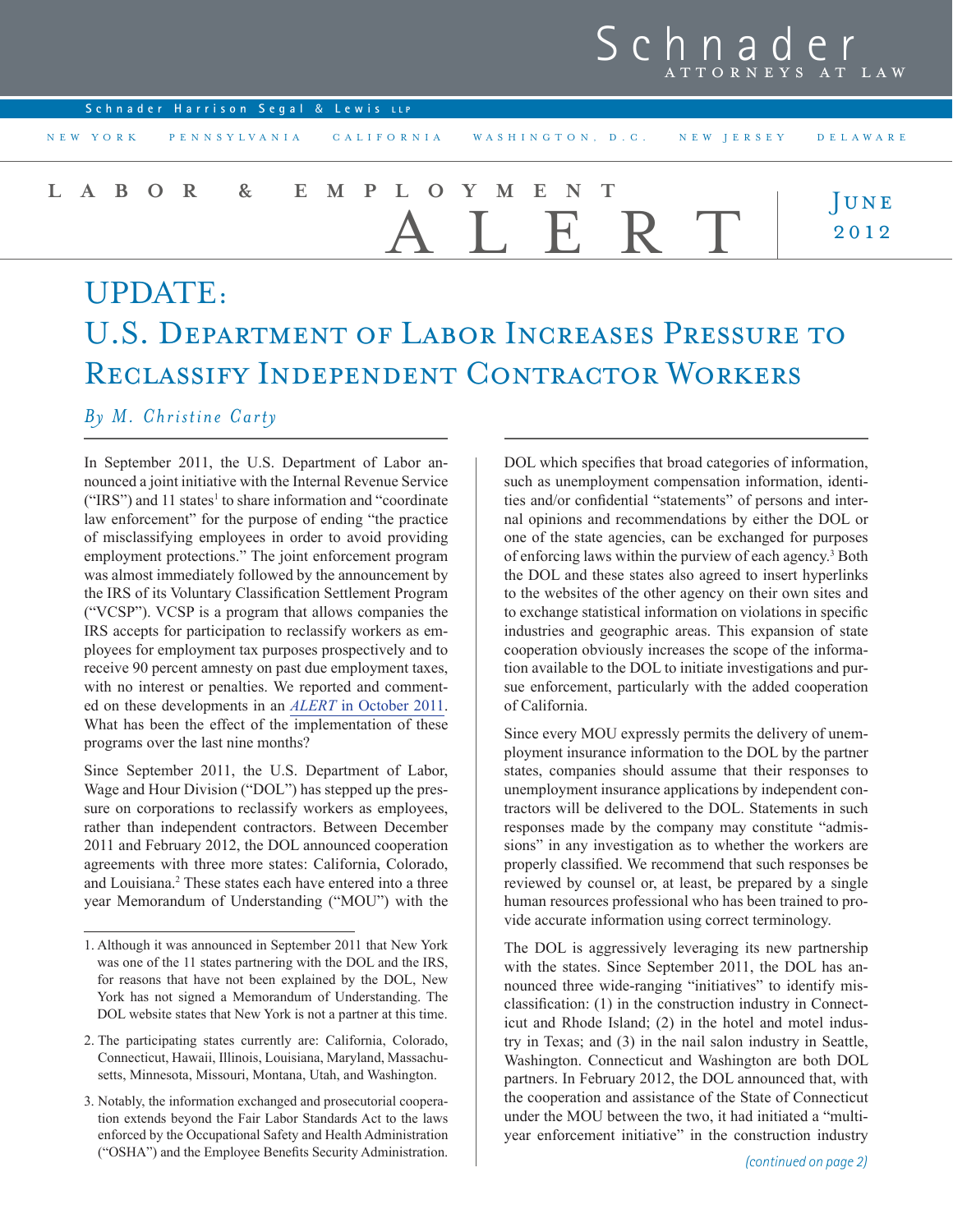#### *(continued from page 1)*

focusing on worker misclassification on large construction projects with a stated goal "to remedy systemic violations and promote sustained compliance." Also in February 2012, the DOL announced that, with the cooperation of the State of Washington, it had initiated an investigation of the nail salon industry in the Seattle area into misclassification of workers as "booth renters" using a series of "unannounced investigations." In Texas, where the DOL does not have a partnership with the state, the DOL announced in March 2012 an initiative to investigate misclassification of the hotel and motel industry in the Dallas/Ft. Worth area. In the press release announcing this initiative, the DOL stated that it would list on its enforcement database every hotel and motel investigated by the DOL together with the investigation results. These investigations could have a wide-ranging effect on employers in the targeted industries, particularly if the DOL prosecutes and broadly publicizes the results as it has announced it will do.

To maximize the impact of its aggressive activity, the DOL routinely trumpets settlements with or judgments against companies arising from misclassification of independent contractors. This seems particularly the case in those states that are part of the joint initiative with the IRS and the DOL to combat perceived misclassification. For example, the DOL announced in May 2012 that in Illinois it had obtained a \$500,000 judgment, including \$75,000 in civil penalties, against two Chicago cleaning companies that had misclassified 135 cleaners as independent contractors. In Massachusetts, the DOL announced in November 2011 that a real property and management company had misclassified painters, maintenance employees, electricians, plumbers, floor installers, and security guards as independent contractors and, as a result, would pay \$250,000 in back wages to 42 workers. In Texas, the DOL announced in May 2012 that a power company would pay \$485,000 in overtime wages to 135 workers who had been misclassified as independent contractors. The DOL website contains scores of press releases announcing settlements or judgments arising from misclassification, particularly in participating states.

By far the most interesting development over the last several months is the DOL's new "naming and shaming" strategy aimed at the hotel, restaurant, and retail sales industries

using smart phone technology. An application for smart phones and iPads developed by a private web app developer for the DOL links the DOL enforcement database to a search application for individual hotels, motels, restaurants, and retail businesses. "Eat Shop Sleep"4 for iPhones, iPads, and Android smart phones allows the user to search for places to eat, shop, and sleep, get directions to their locations, read customer reviews linked to Yelp, and review health, safety, and labor "highlights" prepared by the DOL, Wage and Hour Division and OSHA. In fact, the information supplied by the DOL is surprisingly comprehensive. A screenshot on the "Eat Shop Sleep" application sign-in page regarding a steakhouse restaurant states, under the heading "Child Labor and Fair Labor Violations," that the restaurant has "27 Fair Labor Violations" and that "26 employees are due \$6,647.21 in back wages." The logo of the DOL, Wage and Hour Division appears on the screenshot below this information, clearly tying the violation statistics to the DOL. The application sign-in page invites "consumers in the know" to "narrow your results by health/labor violations" and to "view health/labor information from the Department of Labor on businesses at a glance on the U.S. map." An instruction video on the application sign-in page demonstrates that, in addition to all of the above, the user can access a copy of any DOL violations, sort by businesses not having DOL violations and contact the DOL or OSHA with a click.

Businesses found by the DOL to have misclassified workers as independent contractors invariably will be slapped with citations for overtime and other wage and hour violations, thus meriting an appearance on the "Eat Shop Sleep" application. A natural and no doubt intended consequence of listing the DOL violation information may well be that consumers who use the DOL sponsored "Eat Shop Sleep" application will select only "compliant" businesses, not having any violations, thus effectively pressuring businesses to clear violations promptly and avoid them altogether.

In addition, since September 2011, the DOL website has been revised to include a new, visually appealing page entitled "Misclassification of Employees as Independent Contractors" with attractive graphics and links to state laws and regulatory bodies dealing with classification and wage and hour issues. While the new page satisfies the DOL's obligation under the Memorandum of Understanding with the 13 participating states, the clear intent of the DOL is to make information about how to remedy perceived misclassification easily available.

<sup>4.</sup> The catchy name for the application, "Eat Shop Sleep," may be a play on the title of the popular novel, *Eat, Pray, Love* by Elizabeth Gilbert. See, [https://sites.google.com/site/eatshop](https://sites.google.com/site/eatshopsleepdol/)[sleepdol.](https://sites.google.com/site/eatshopsleepdol/)